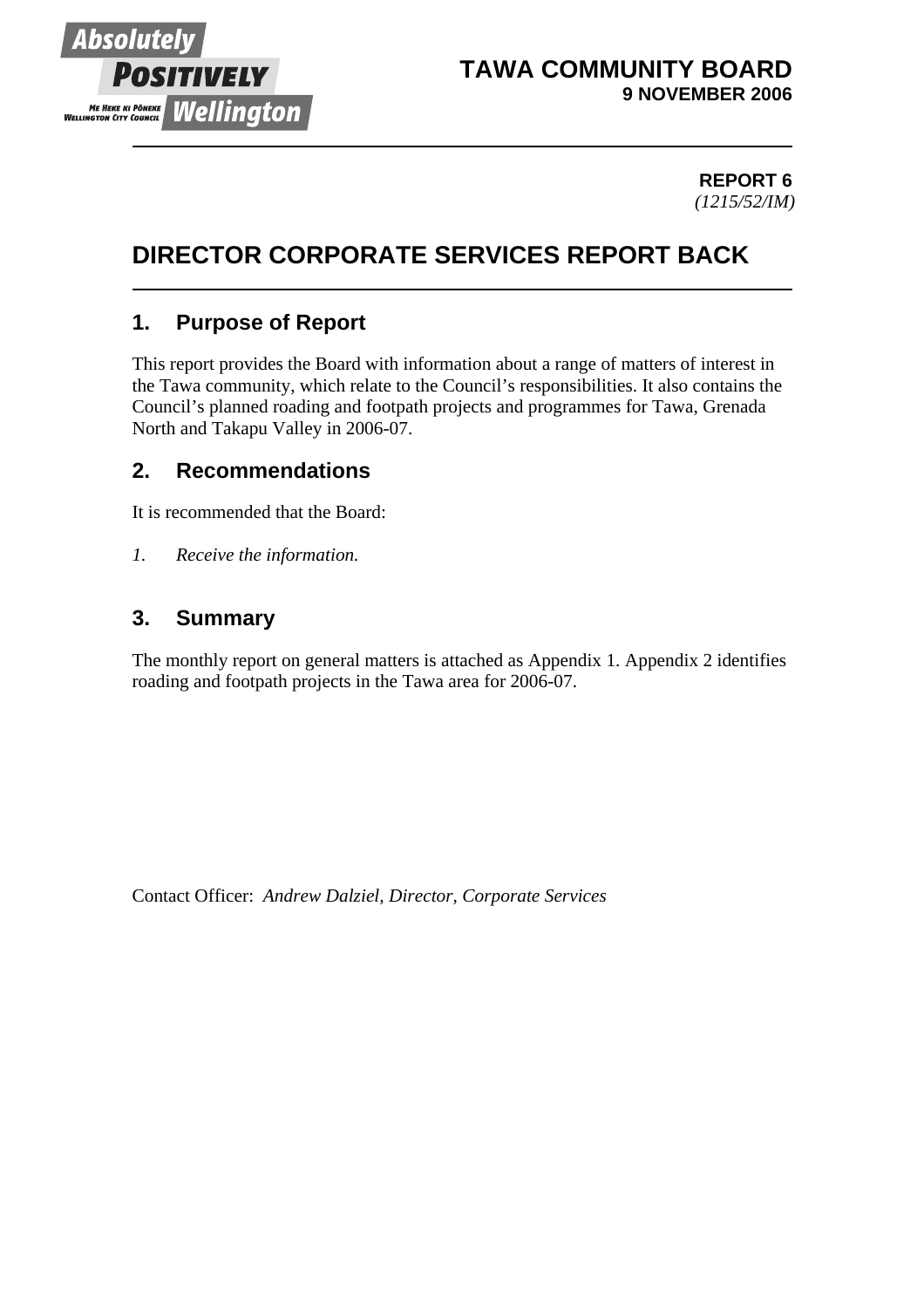## **Tawa Community Board Monthly Report – November 2006**

#### **Tawa Christmas Tree Lighting**

The Council's Urban Design Unit has confirmed that it will pay the full cost of installing lights for the Norfolk Island pine. This funding will be sourced from the project's reworked contingency budget. Instructions for the installation of an in-ground junction box on the garden bed adjacent to the Norfolk Island pine and for the installation of the Christmas Tree lights have now been issued.

#### **Tawa Heritage Walk**

The Council's Urban Design Unit has confirmed that it will fund the additional amount required for the 12 plaques and that staff will be liaising with the Tawa Historical Society to complete the project.

#### **Upgrade of Tawa BMX Track near Duncan Street**

At its last meeting, the Board was asked if it would be possible for some local boys to carry out work upgrading and extending the BMX track. An officer from Council's Parks and Gardens Unit has been asked to get in touch with the boys (through the father who spoke to the Board) and see if something can be arranged.

#### **Request by Tawa Residents Association for Pruning and Planting**

An officer from Council's Parks and Gardens Unit has been asked to get in touch with the Tawa Resident's Association to evaluate the request they made at the last Board meeting for tree trimming and for an injection of colour in the plantings at the Southern entrance to Tawa.

#### **Residents Satisfaction Survey**

At the Board's last meeting there was a discussion about the criteria Wellington City Council used for allowing people to participate in its Resident Satisfaction Survey (RSS).

The Council's last RSS was in May of this year. It was done in two parts. Respondents in Survey 1 were asked to participate in Survey 2 and they were sent the Council's APW publication which highlighted our Draft Annual Plan/ Long Term Council Community Plan. Participants were then asked questions on the various proposed projects.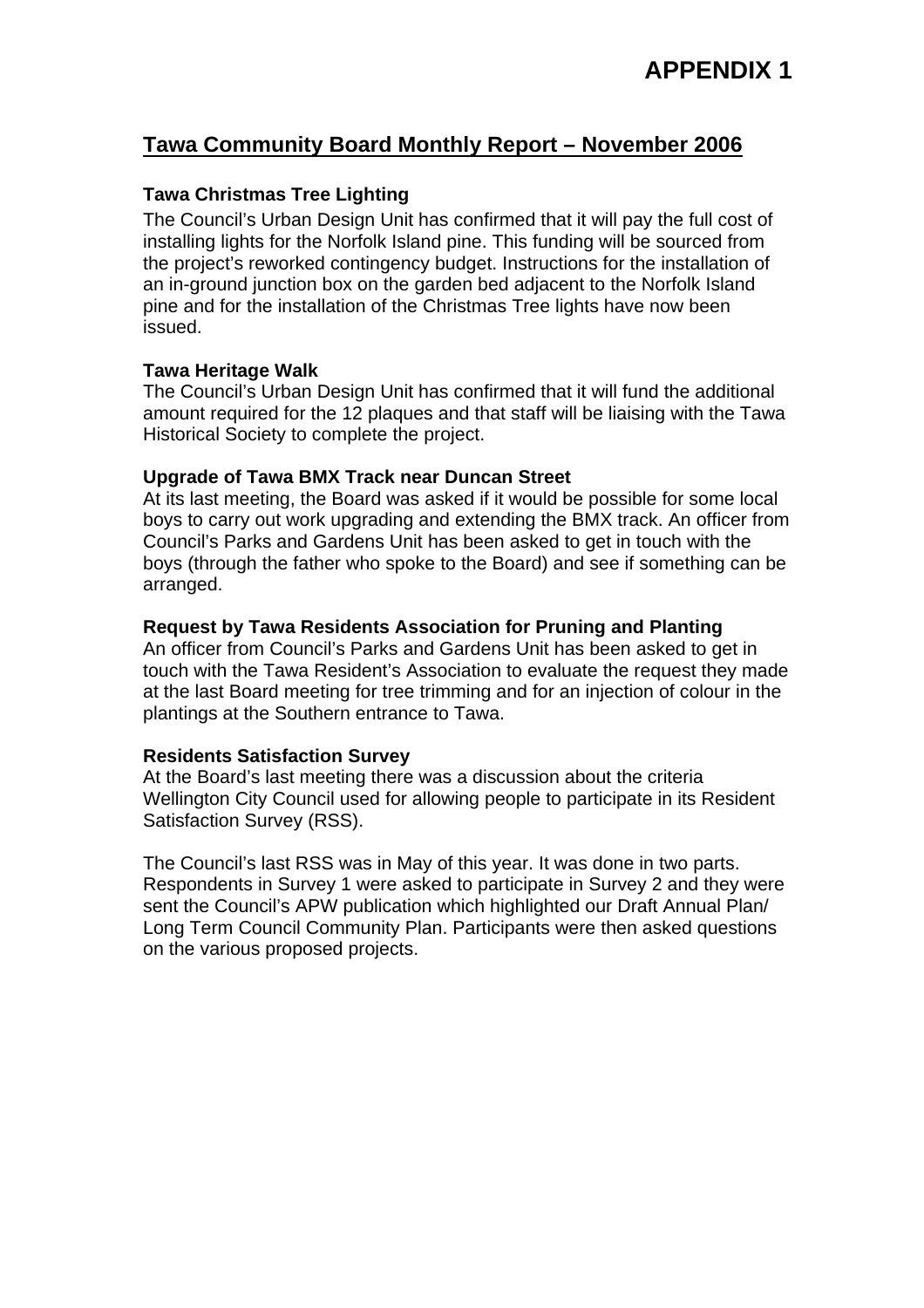# **APPENDIX 1**

The Northern Ward and Tawa breakdown of respondents is shown below:

| <b>May RSS 2006</b> | <b>Total Sample of</b><br>Wellington<br>residents | <b>Northern Ward</b><br>portion of<br>sample | Tawa portion of<br>sample                                     |
|---------------------|---------------------------------------------------|----------------------------------------------|---------------------------------------------------------------|
| Survey 1            | 452                                               | 112                                          | 40 (36% of Northern<br>Ward sample and<br>9% of total sample) |
| Survey 2            | 350                                               | 86                                           | 31 (36% of Northern<br>Ward sample and<br>9% of total sample) |

During the screening questions of Survey 1 people were asked:

Q.3 "Are you by any chance an employee or a contractor for the Wellington City Council?"

If they answered yes the interview did not continue.

Interviewers get clear instructions that anyone affiliated with the Council should not do the survey. This question (when asked of the respondent) should at the very least alert a paid Board Member to query whether they are eligible to do the survey – at which point they would be told no. The interviewers rely on the discretion of the respondents in this respect.

Officers have instructed the company we contract to carry out the RSS to expand Q.3 in future to include elected members.

The reason anyone affiliated with the Council should not do the survey is in order to maintain the integrity of the research. People who are associated in anyway with the organisation commissioning the research are excluded. This is a research industry best practice standard and is employed for several reasons:

- This group may have more understanding or knowledge about issues than the general public and this can misrepresent the results.
- They may have a vested interest in certain elements of the research (i.e. they give a high rating to a project because they are part of the project team and want it to look like it has strong public support).
- They have other means by which to have input into the decision making and feedback process which the general public do not. Therefore the survey is to gauge public opinion which might not normally be represented (hence why it is a representative sample).

#### **Tawa Recreation Centre**

At its last meeting the Board raised the issue of difficulties being experienced booking the Tawa Recreation Centre. A specific example was outlined by Malcolm Sparrow.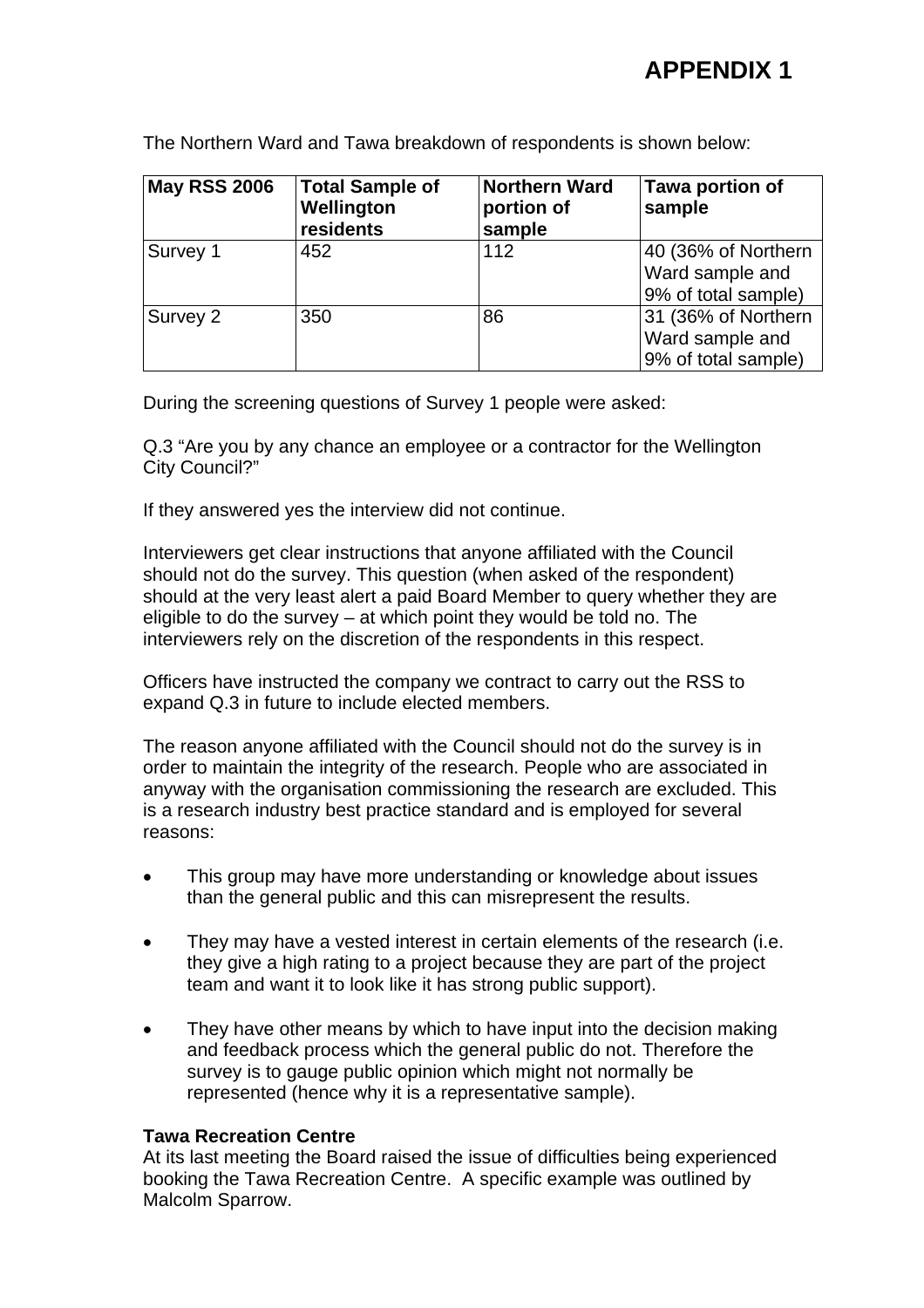There are a clear set of booking procedures set out for the Tawa Recreation Centre. These are administered by the facility manager. When Malcolm initially contacted the Centre, the facility manager was not present (she works parttime in line with the operational hours of the Centre). With the manager away, a casual holiday staff member assisted as best they could.

The time Malcolm wished to book the Centre for turned out to be a time that the College has use of the Centre, so he was referred to them. Unfortunately the teacher responsible for bookings was also absent. The College was unsure about how to go about dealing with the request in the absence of the teacher.

As a result of Malcolm raising this issue we have asked the College to ensure back-up arrangements are put in place should the responsible teacher be unavailable. Our own procedures are also being reviewed, especially the training we have in place for our casual staff.

#### **Tawa Mall Brick Works/Pavers**

Work is scheduled to be completed by Friday 10<sup>th</sup> November, weather permitting. Officers are inspecting the area to ensure a high standard of workmanship has occurred and that maintenance in the surrounding area is carried out.

#### **Council Forums**

The relevant Council officers responsible for Council Forums have been advised of the Board's interest in being included on the invitation lists for future Forums and will update their lists accordingly.

Council website information regarding Forums is now being updated by the appropriate officers.

#### **Takapu Island**

At its last meeting the Board asked for an update on the planned development of Takapu Island and if a roundabout would be looked at for the corner of Main Road and Boscobel Lane.

The Council's Regulatory Processes Committee met on 25 October to consider Takapu Island Developments Ltd request to change the zoning of land known as Takapu Island from Outer Residential Area to Suburban Centre (Report 1215/53/IM).

The Committee agreed to accept the proposed private plan change for the rezoning of the site. The private plan change will now be publicly notified in accordance with the First Schedule of the Resource Management Act 1991 as Plan Change 47.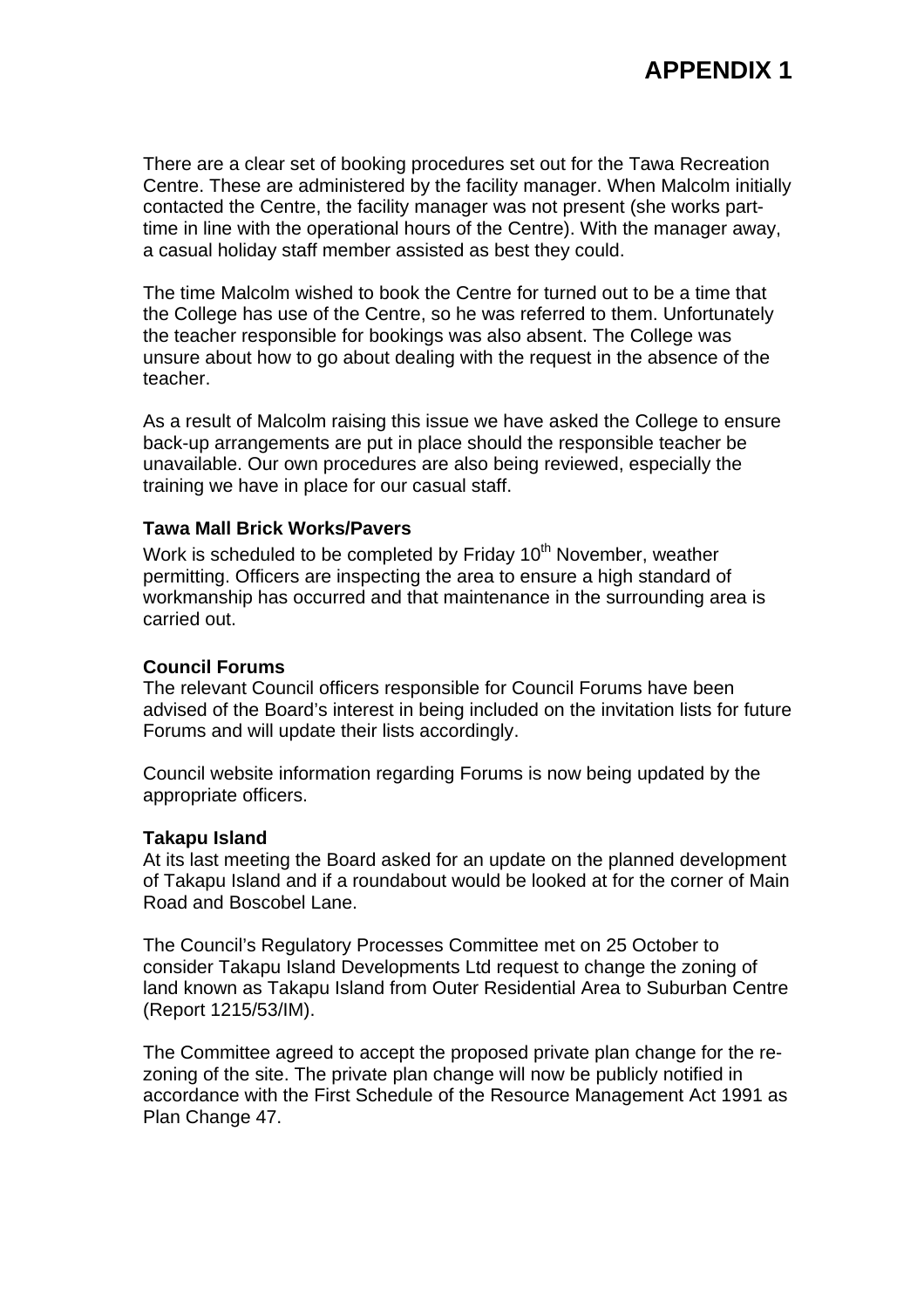Officers anticipate submissions will be received and summarised before Christmas. Further submissions can then be called for in early 2007. The plan change hearings will commence once all further submissions have been received and officers' reports have been prepared.

In respect of roundabouts, the area questioned by the Board was not considered as part of the Council's recent SaferRoads work in Tawa because it had previously been identified as part of the Northern Growth Plan (NGP). As part of the considerations under the NGP it has been proposed that a series of roundabouts be installed at locations from the Motorway off ramp through to Willowbank Drive. One roundabout has been proposed at the end of the off ramp to slow vehicles moving into the area; one at the potential entrance to Takapu Island, for the new development; and a further roundabout at Willowbank Drive.

Associated with these proposals would be a reduction in the speed limit for the motorway on and off ramps.

There have been no reported crashes in the area since March 2003.

Any actual work will occur as part of the NGP and any Takapu Island development.

#### **GWRC's Park and Ride Facility – Melville Street**

Noting that the Melville Street park and ride facility is fully utilised, the Board enquired if there are plans to expand the facility. Kevin Grace, the Greater Wellington Regional Council officer in charge of their park and ride facilities has responded:

"We have no plans to develop any more car parks in this area. Duncan Street should still have spare capacity and there are two sites down at Redwood providing over 150 spaces between them and we feel there is sufficient capacity there. Duncan Street, Takapu and Redwood were all developed and/or extended in 2003/2004 and are not expected to be revisited for approximately two more years."

Wellington City Council officers note that the development by Mutual Trust Properties covers the currently developed site off Surrey Street (the old Mitre 10 site), plus the underdeveloped area to the South. From the boundaries shown on the plan there is no room left for expansion of the current park and ride area off Melville Street. Any future expansion of the park and ride facility would need to be made off the Duncan Street side, on surplus Transrail land.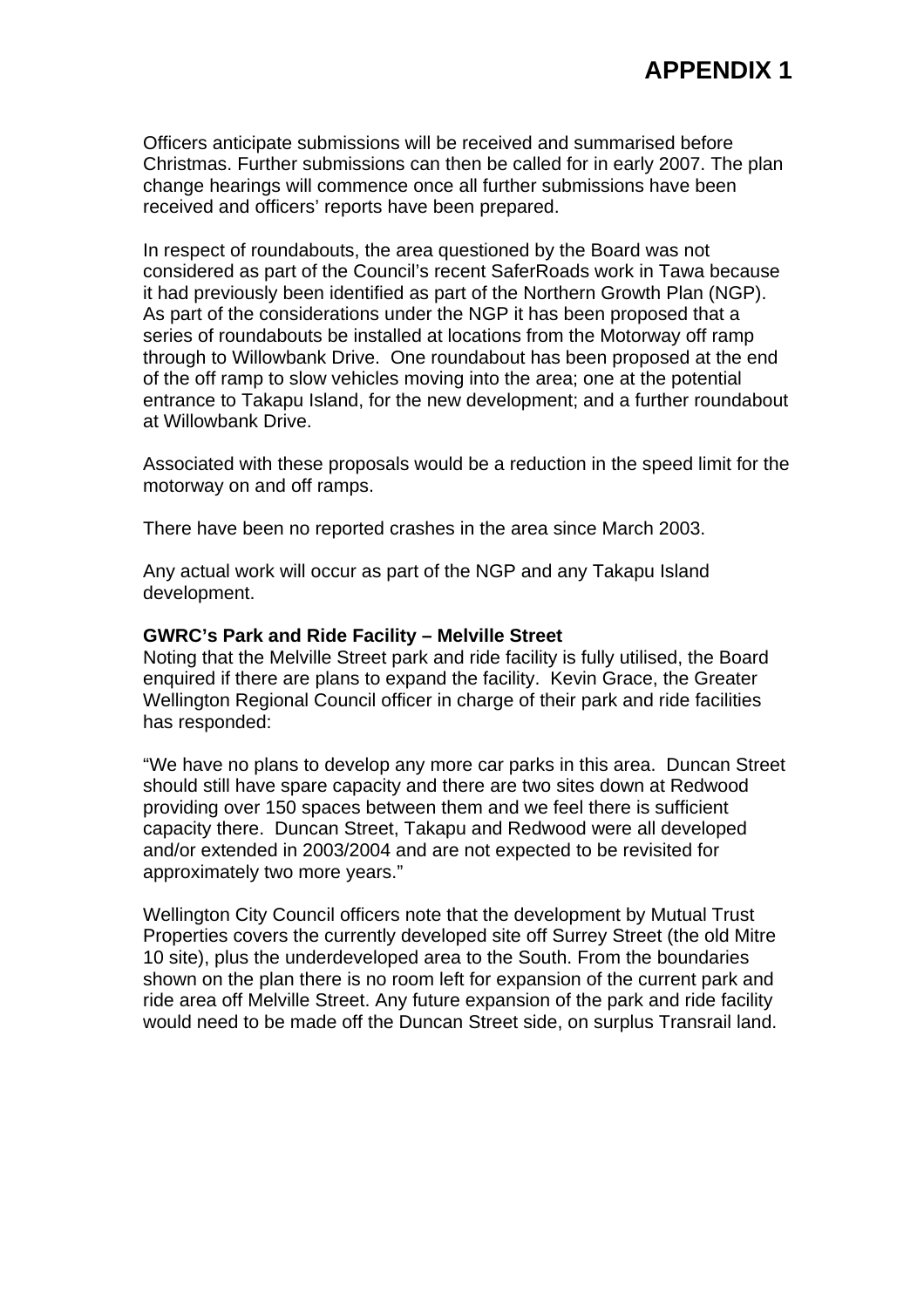#### **Tawa Service Centre – Community Space**

At its last meeting the Board inquired about what progress had been made on finding tenants for the disused Tawa Service Centre space. Council officers developed a draft proposal for usage of the site, which was e-mailed through to Malcolm Sparrow (Chair of the Board's sub-committee) on 14 September for comment. Officers have been asked to proactively follow up on this with the sub-committee. Timeframes shown in the draft proposal for not for profit organisations using the space from November onward will need to be adjusted.

#### **Request to Extend Tawa Skate Park**

The Board received a request from Mitch Jago (and friends) in October to extend the Tawa Skate Park in Davies Street.

Stuart Baines from the Council's Parks and Garden's Unit will make contact with the group and get an understanding of what ideas and aspirations they have for the extension of the Tawa Skate Park. As skate parks can be expensive to design and install, any proposal will need to be considered as a new initiative. Council's existing capital funding for skate parks is biannual. Forty thousand dollars is provided every second year in project CX065. This funding is earmarked for renewal of existing facilities. When considering the group's request, Stuart will look at the provision and demand for skate facilities in the area, and this will include looking at what is available in the Porirua catchment.

The Board will be updated at a later stage with progress, following discussions with the group.

#### **Entrance of Woolworths Mall**

At its last meeting the Board commented on the need for an improved cleaning regime of the access way and also noted that there have been problems with the auto doors.

The Council has put the following regime in place for cleaning the access way:

- The area is now cleaned on a daily basis, which includes mopping and sweeping the floor surfaces
- The automatic doors are now cleaned on a weekly basis
- Hazelwoods are understood to clean the glass windows that border their showrooms.

Manchester Property Care is the cleaning company contracted to clean the access way. They have been advised of the Board's concerns. Council officers will monitor the situation. Any service failures should be reported by the public and adjacent businesses to our Call Centre (phone 499 4444) for logging and prompt follow up action.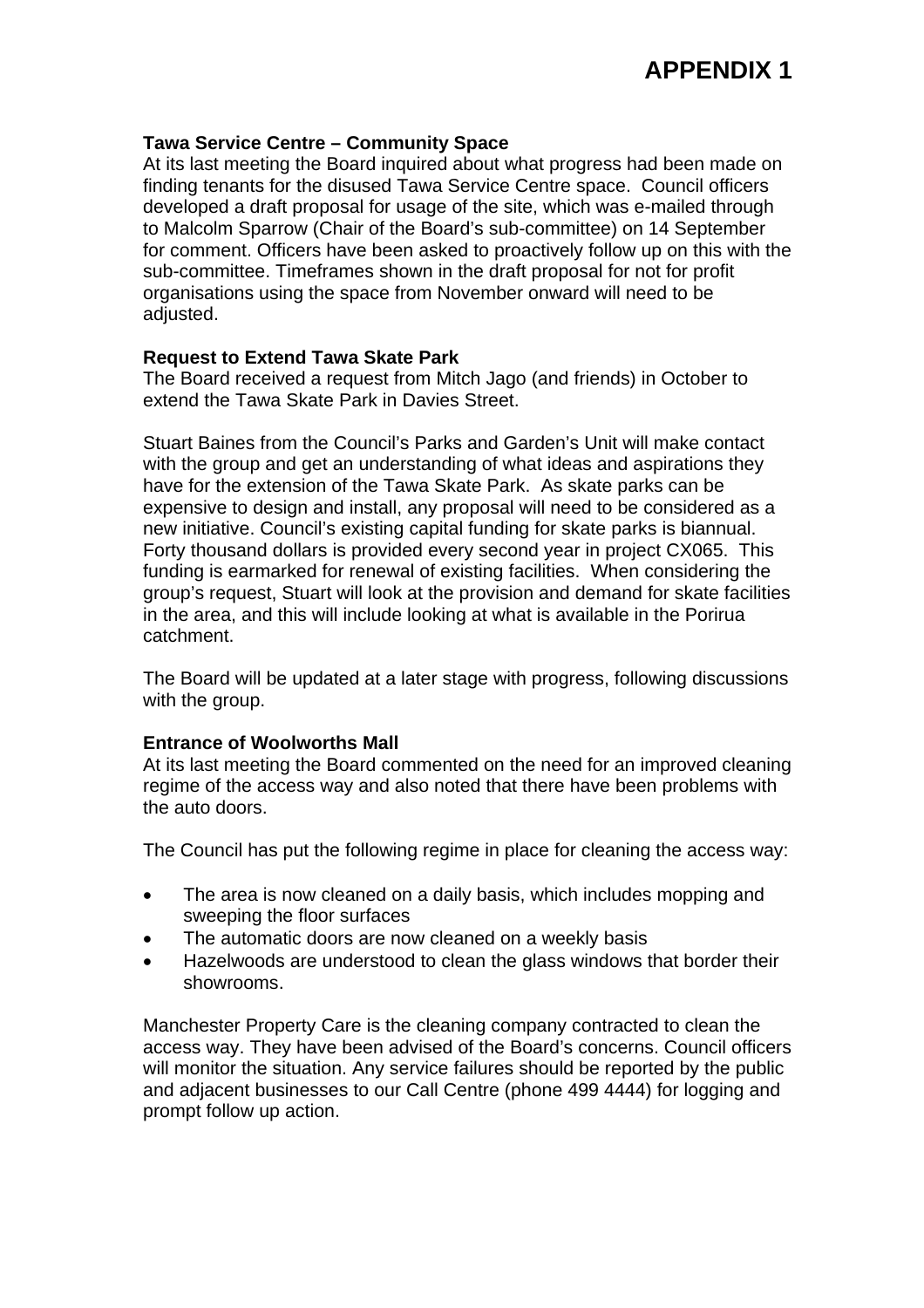The company responsible for the maintenance of the auto doors is KONE. They advise that the door model that is installed is very reliable and is more than adequate to cope with the frequency of foot traffic through the access way.

Council officers will be meeting with KONE staff to see if there is a better way to manage service call outs. Officers will also review opening and closing times/ arrangements.

#### **Woolworths Carpark - Potholes**

The Council licenses an area of 2,819 square metres for car parking (about 58 parking spaces) to Ashok Kumar Bhasin and Arun Bhasin. They pay a fee to Council as a contribution to the cost of carrying out maintenance on the surface of the car parking site. Any unplanned maintenance that is required (e.g. potholes) can be reported through to the Council's Call Centre (phone 499 4444) for logging and follow up action. An inspection of the site has been carried out and Council contractors have been told to fix potholes immediately.

#### **Dumping of Rubbish in Porirua Stream and Surrounding Area**

A complaint about dumping of rubbish in the stream near the old Mitre 10 site has been received. Citioperations staff have checked the area and while the stream itself is clean, the surrounding area has been littered, noticeably with car parts. Citioperations staff will be looking at the stream and walkways to find the best way to clean up what rubbish is there and will be talking to Mutual Trust Properties Ltd about keeping their site tidy.